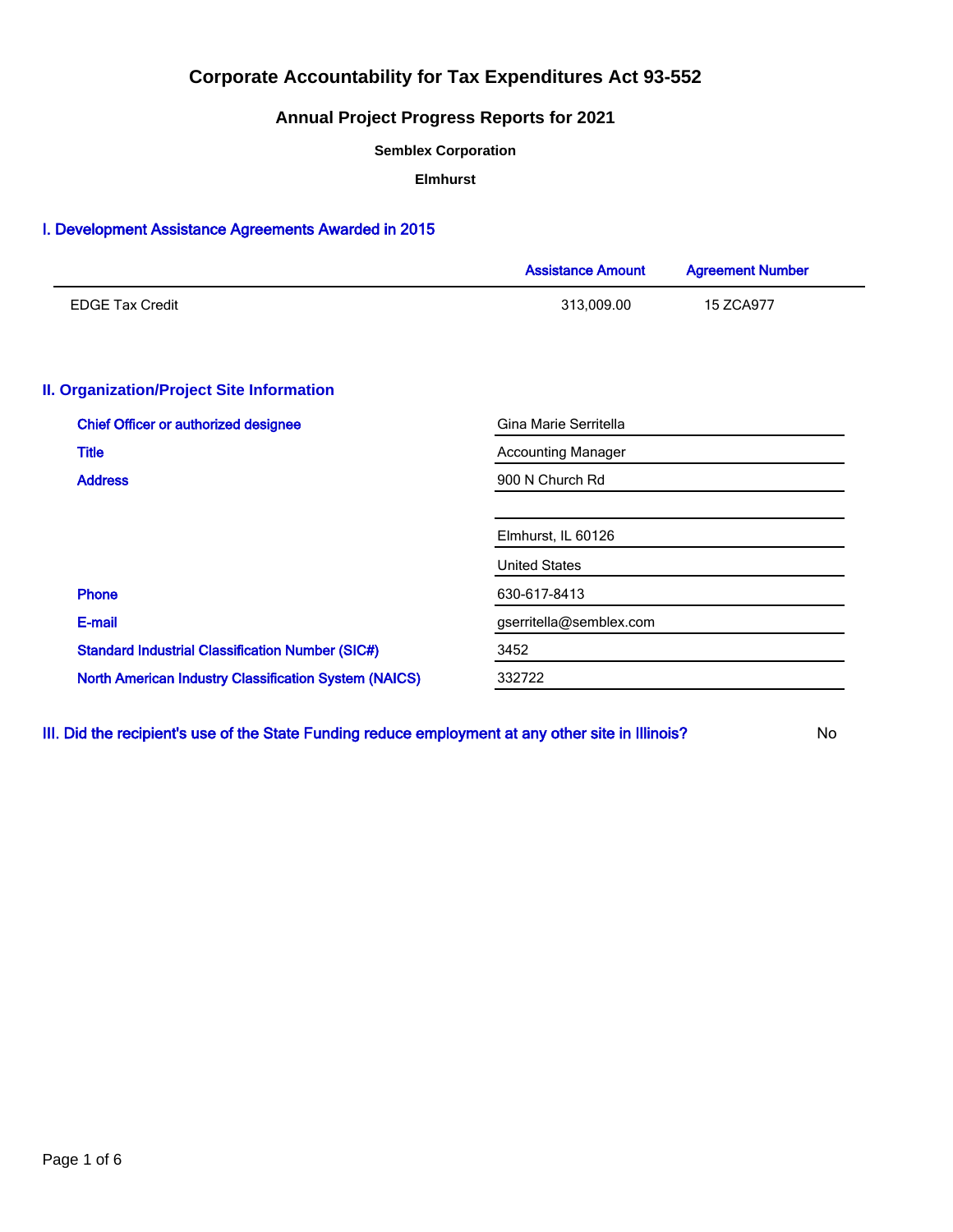# **Annual Project Progress Reports for 2021**

**Semblex Corporation**

**Elmhurst**

## **IV. Job Creation and Retention Data**

| <b>Program Type</b>      | <b>EDGE Tax Credit</b> |
|--------------------------|------------------------|
| <b>Agreement Number</b>  | 15 ZCA977              |
| <b>Assistance Amount</b> | 313,009,00             |

|                  | <b>Report Header Definitions</b>         |
|------------------|------------------------------------------|
| Wages            | Average Annual Salary by Classifications |
| <b>Full-Time</b> | l Permanent Full-Time                    |
| +/-              | Gain or (Loss)                           |

## **Number of Employees At the Time of Application**

| <b>Job Classification</b>           | <b>Avg Annual Salary</b> | <b>Positions</b> | <b>Full-Time</b> | <b>Part-Time</b> | <b>Temporary</b> |
|-------------------------------------|--------------------------|------------------|------------------|------------------|------------------|
| Headermen                           | 71900.00                 | 37               | 37               | $\mathbf 0$      | $\mathbf 0$      |
| Rollermen                           | 65300.00                 | 31               | 31               | 0                | 0                |
| Direct Labor<br>Supervision/QC      | 83440.00                 | 11               | 11               | $\Omega$         | $\mathbf 0$      |
| Apprentices                         | 42500.00                 | 5                | 5                | $\mathbf 0$      | $\mathbf 0$      |
| Maintenance                         | 85300.00                 | 9                | 9                | $\Omega$         | 0                |
| <b>Material Handling</b>            | 47500.00                 | 10               | 8                | $\Omega$         | $\overline{2}$   |
| <b>Tool Service</b>                 | 79240.00                 | 9                | $\boldsymbol{9}$ | $\Omega$         | 0                |
| <b>Materials</b>                    | 50000.00                 | 4                | $\overline{4}$   | 0                | 0                |
| Purchasing                          | 60000.00                 | 6                | 6                | $\mathbf 0$      | 0                |
| Engineering                         | 70000.00                 | 5                | 5                | $\Omega$         | 0                |
| Sales/Customer Service              | 60000.00                 | 11               | 11               | $\Omega$         | 0                |
| <b>Engineering Services</b>         | 75000.00                 | 5                | 5                | $\mathbf 0$      | $\mathbf 0$      |
| Administrative<br>(Exec/Acct/HR/IS) | 115000.00                | 18               | 17               | 1                | 0                |
| <b>Truck Driver</b>                 | 0.00                     | $\mathbf 0$      | $\mathbf 0$      | $\mathbf 0$      | $\mathbf 0$      |
| <b>Totals:</b>                      |                          | 161              | 158              |                  | $\overline{2}$   |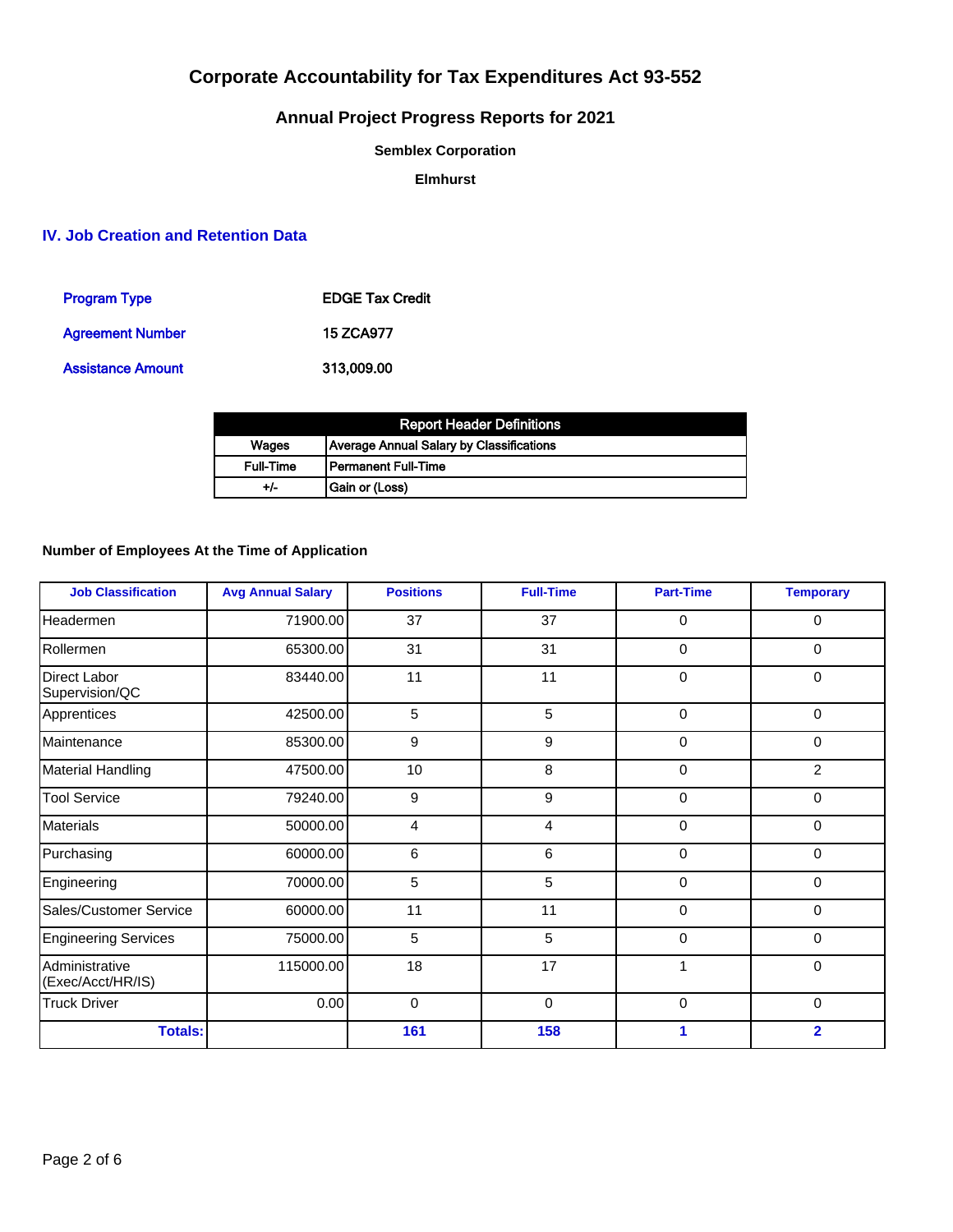# **Annual Project Progress Reports for 2021**

### **Semblex Corporation**

## **Elmhurst**

### **Number of Employees As of the Date of the Report (12/31/2021)**

| <b>Job Classification</b>             | <b>Avg Annual Salary</b> | <b>Positions</b> | <b>Full-Time</b> | $+/-$    | <b>Part-Time</b> | $+/-$ | <b>Temporary</b> | $+/-$    |
|---------------------------------------|--------------------------|------------------|------------------|----------|------------------|-------|------------------|----------|
| Headermen                             | 71370.17                 | 39               | 39               | 2        | 0                | 0     | $\Omega$         | $\Omega$ |
| Rollermen                             | 70336.28                 | 42               | 42               | 11       | 0                | 0     | 0                | $\Omega$ |
| <b>Direct Labor</b><br>Supervision/QC | 107533.63                | 11               | 11               | $\Omega$ | 0                | 0     | $\mathbf 0$      | $\Omega$ |
| Apprentices                           | 46567.11                 | 5                | 5                | $\Omega$ | $\Omega$         | 0     | $\Omega$         | $\Omega$ |
| Maintenance                           | 83928.47                 | 11               | 11               | 2        | $\mathbf 0$      | 0     | $\mathbf 0$      | $\Omega$ |
| <b>Material Handling</b>              | 39381.54                 | 14               | 14               | 6        | $\mathbf 0$      | 0     | $\mathbf 0$      | $-2$     |
| <b>Tool Service</b>                   | 67361.20                 | 9                | 9                | $\Omega$ | 0                | 0     | 0                | $\Omega$ |
| <b>Materials</b>                      | 73287.66                 | 4                | 4                | $\Omega$ | 0                | 0     | $\Omega$         | $\Omega$ |
| Purchasing                            | 70564.05                 | 6                | 6                | $\Omega$ | 0                | 0     | $\mathbf 0$      | $\Omega$ |
| Engineering                           | 78227.56                 | 5                | 5                | $\Omega$ | $\mathbf 0$      | 0     | $\mathbf 0$      | $\Omega$ |
| Sales/Customer<br>Service             | 90504.86                 | 14               | 14               | 3        | 0                | 0     | $\mathbf 0$      | $\Omega$ |
| <b>Engineering Services</b>           | 95349.42                 | 5                | 5                | $\Omega$ | 0                | 0     | $\mathbf 0$      | 0        |
| Administrative<br>(Exec/Acct/HR/IS)   | 129833.73                | 20               | 20               | 3        | $\mathbf 0$      | $-1$  | $\mathbf 0$      | $\Omega$ |
| <b>Truck Driver</b>                   | 56714.00                 | $\mathbf{1}$     | 1                | 1        | $\mathbf 0$      | 0     | $\mathbf 0$      | $\Omega$ |
| Totals:                               |                          | 186              | 186              | 28       | $\bf{0}$         | $-1$  | $\mathbf 0$      | $-2$     |

## **Number of Jobs Stated in the Agreement that would be Created at the Site as a Result of Assistance**

| <b>Job Classification</b> | <b>Avg Annual Salary</b> | <b>Positions</b> | <b>Full-Time</b> | <b>Part-Time</b> | <b>Temporary</b> |
|---------------------------|--------------------------|------------------|------------------|------------------|------------------|
| <b>Headermen</b>          | 62260.00                 | 3                | 3                | $\Omega$         |                  |
| Rollermen                 | 56600.00                 | $\mathcal{P}$    | $\mathcal{P}$    | $\Omega$         | 0                |
| Apprentices               | 36790.00                 | 16               | 16               | $\Omega$         | $\Omega$         |
| <b>Tool Service</b>       | 70750.00                 |                  |                  | $\Omega$         | 0                |
| Purchasing                | 55000.00                 |                  |                  | $\Omega$         | $\Omega$         |
| <b>Truck Driver</b>       | 50940.00                 |                  |                  | $\Omega$         | $\Omega$         |
| Customer Service          | 49440.00                 |                  |                  | $\Omega$         | $\Omega$         |
| <b>Totals:</b>            |                          | 25               | 25               |                  |                  |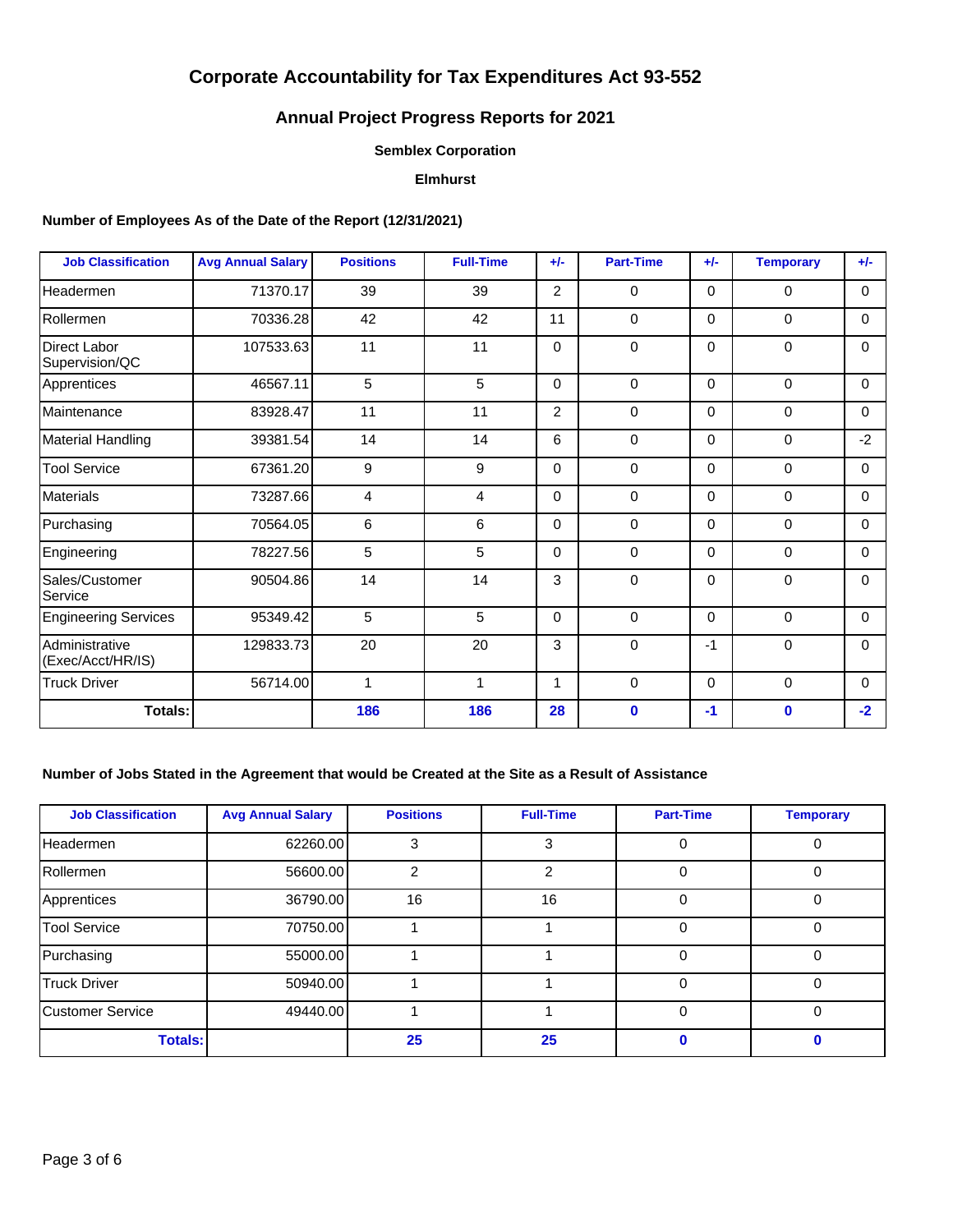## **Annual Project Progress Reports for 2021**

#### **Semblex Corporation**

### **Elmhurst**

#### **Number of Jobs Stated in the Agreement that would be Retained at the Site as a Result of Assistance**

| <b>Job Classification</b>           | <b>Avg Annual Salary</b> | <b>Positions</b> | <b>Full-Time</b> | <b>Part-Time</b> | <b>Temporary</b> |
|-------------------------------------|--------------------------|------------------|------------------|------------------|------------------|
| Headermen                           | 71900.00                 | 37               | 37               | 0                | 0                |
| Rollermen                           | 65300.00                 | 31               | 31               | $\Omega$         | 0                |
| Direct Labor Supervision            | 83440.00                 | 11               | 11               | $\Omega$         | 0                |
| Apprentices                         | 42500.00                 | 5                | 5                | $\mathbf{0}$     | 0                |
| Maintenance                         | 85300.00                 | 9                | 9                | $\Omega$         | 0                |
| <b>Material Handling</b>            | 47500.00                 | 10               | 8                | 0                | $\overline{2}$   |
| Tool Service                        | 79240.00                 | 9                | 9                | 0                | 0                |
| Materials                           | 50000.00                 | 4                | 4                | 0                | 0                |
| Purchasing                          | 60000.00                 | 6                | 6                | 0                | 0                |
| Engineering                         | 70000.00                 | 5                | 5                | $\Omega$         | $\Omega$         |
| Sales/Customer Service              | 60000.00                 | 11               | 11               | 0                | 0                |
| <b>Engineering Services</b>         | 75000.00                 | 5                | 5                | $\Omega$         | $\Omega$         |
| Administration<br>(Exec/Acct/HR/IS) | 115000.00                | 18               | 17               |                  | $\mathbf 0$      |
| Totals:                             |                          | 161              | 158              | 1                | $\overline{2}$   |

### **Number of Full-Time Permanent Employees Anticipated To Be Hired at this Site on 12/31/2021**

| <b>Job Classification</b> | Anticipated Starting Dates   Number of Positions to be   Average Annual Wage per<br><b>Hired in this Category</b> | <b>New Employee</b> | <b>Total New Payroll to be</b><br><b>Created</b> |
|---------------------------|-------------------------------------------------------------------------------------------------------------------|---------------------|--------------------------------------------------|
| <b>INONE</b>              |                                                                                                                   | \$0.00              | \$0.00]                                          |
| <b>Totals:</b>            |                                                                                                                   |                     | \$0.00                                           |

#### Job Creation Data Explanatory Notes

If the change (gain/loss) in the number of full-time permanent employees as of the date of the report plus the number of full-time permanent employees anticipated to be hired after date of the report does not equal the number of full-time permanent employees stated in the Agreement that would be created at the site as a result of the assistance, then please explain why not: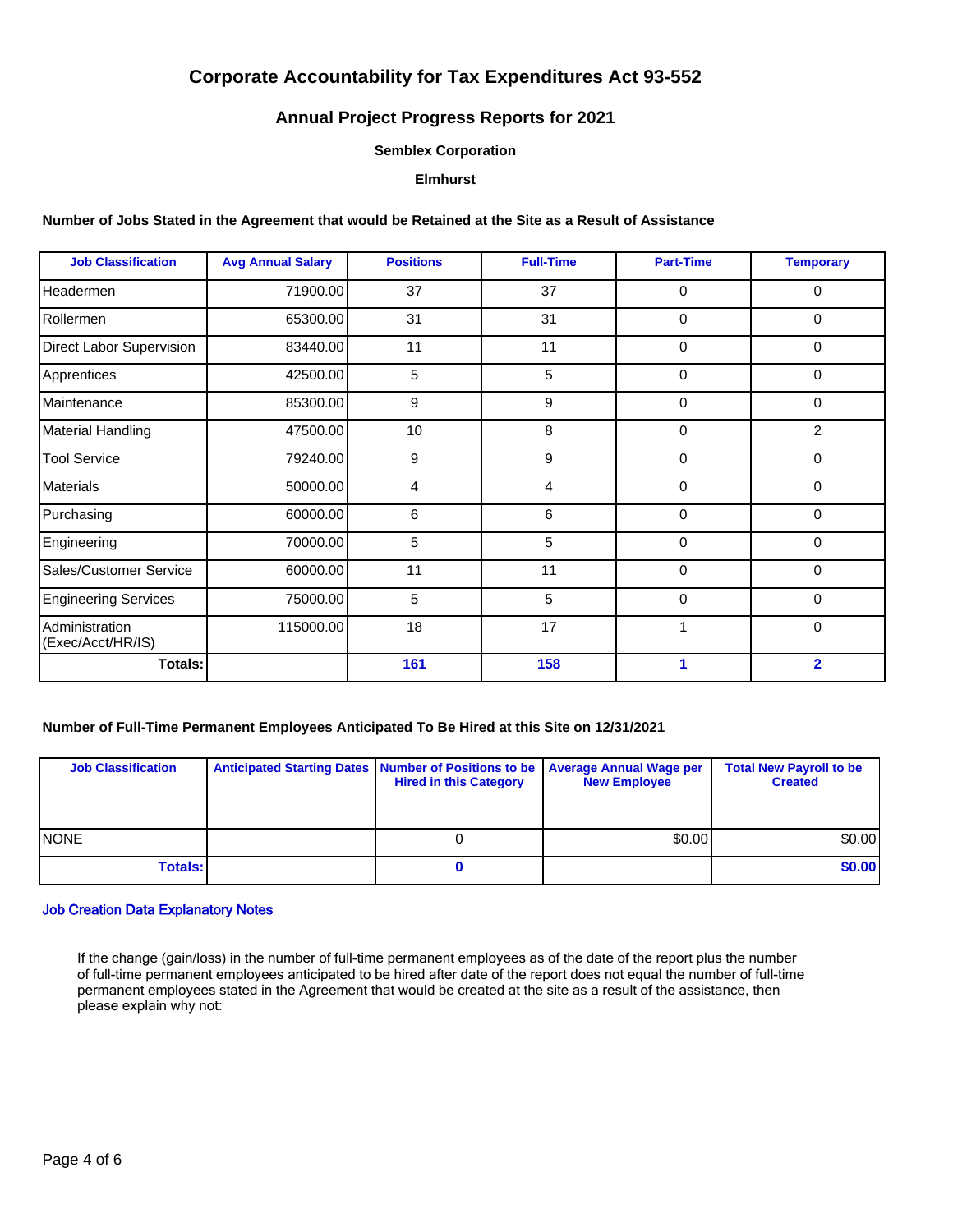# **Annual Project Progress Reports for 2021**

### **Semblex Corporation**

## **Elmhurst**

A total of 28 employees were hired in 2021, however 41 employees were terminated, several of which were retirees resulting in a net gain of 13 jobs.